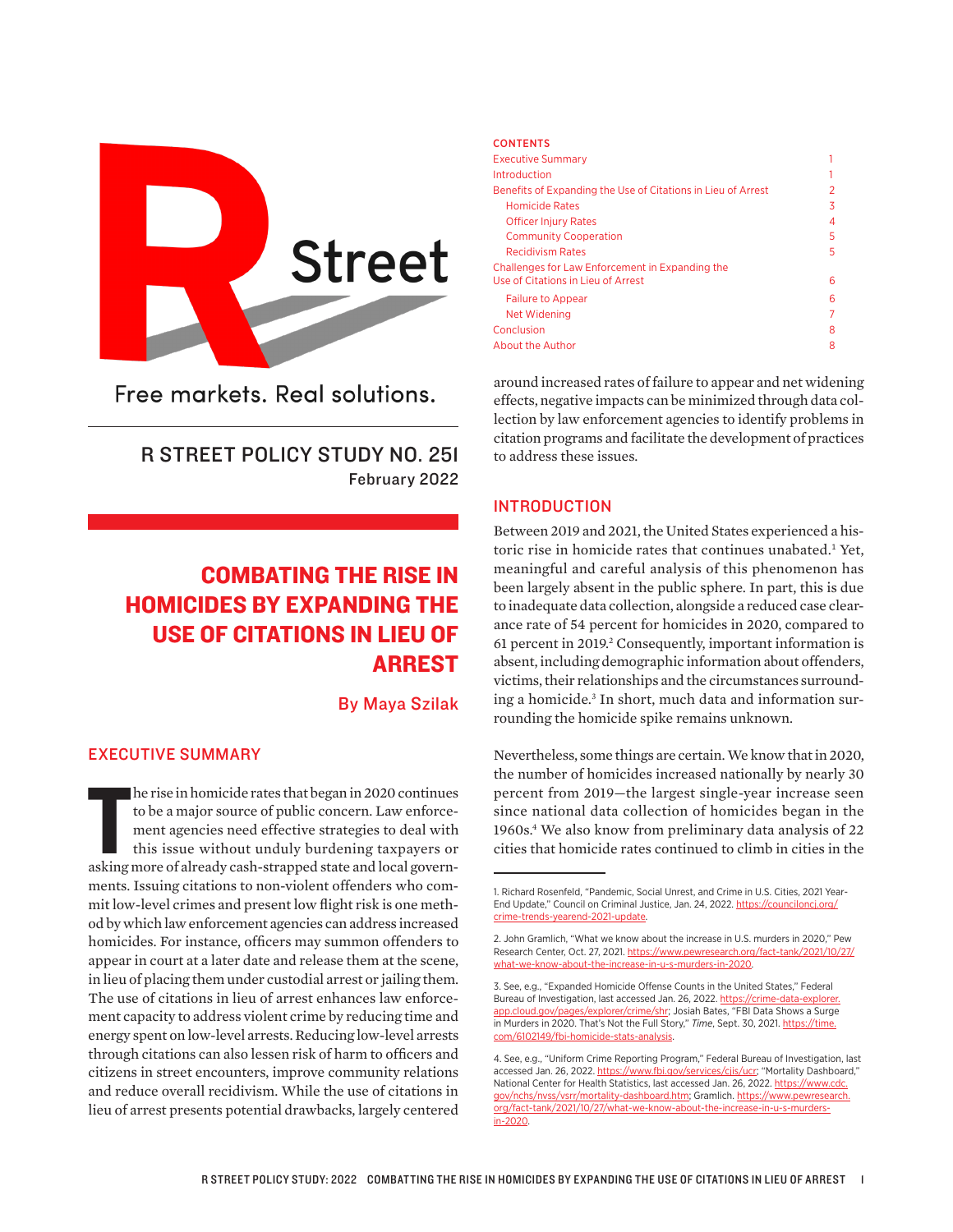first six months of 2021, but at the less drastic rate of 16 percent, compared to the spike between 2019 and 2020.5

The United States is experiencing a homicide crisis. The critical question given the limited information at hand is what concrete actions can enhance the capacity of law enforcement to address this crisis. In times of crisis, policymakers and politicians tend to overreact or underreact by either imposing extreme measures to respond to a threat to quell public fear, or by failing to take necessary action to reduce risk of harm, thereby disavowing the extent or even the existence of a crisis to mitigate public perceptions of risk.<sup>6</sup>

Neither of these approaches is of practical help to law enforcement, who need pragmatic, concrete strategies to assist them in effectively addressing the surge in homicides. While no single strategy is likely to address the rise in homicides, modest, cost-effective reforms can help enhance law enforcement capacity on this front.

Chief among these is the expansion of written citations in place of custodial arrest for low-level, non-violent offenses, which can minimize costs; reduce jail crowding; increase institutional safety; improve trust between police officers and communities; reduce the risk of harm to officers and police-civilian shootings; and increase law enforcement capacity to focus on homicides. While there are challenges and potential drawbacks to expanding the use of citations in lieu of arrest, evidence suggests that the overall benefits may outweigh costs. In addition, planning and data collection can help law enforcement agencies overcome problems in expanding the use of citations and minimize setbacks, which include potential increases in rates of "failure to appear in court" of cited offenders, thereby allowing agencies to secure the greatest gains.

# BENEFITS OF EXPANDING THE USE OF CITATIONS IN LIEU OF ARREST

Citation in lieu of arrest, (also known as field release, cite and release or summons in lieu of arrest) is the practice where an arresting officer, upon determining the eligibility and suitability of an offender, releases that offender on the scene instead of taking the person into custody. This requires offenders to present documentation verifying their identity and sign a written promise to appear in court at a

later specified date and time.7 While eligibility and suitability criteria can vary greatly across jurisdictions depending on departmental regulation or legislation, citation in lieu of arrest is generally reserved for offenders who: (1) commit traffic or ordinance violations, non-violent misdemeanors or non-violent, low-level felonies; and (2) reside in the jurisdiction. Further, citation is lieu of arrest is generally prohibited where: (1) there are reasonable grounds to believe a person poses a danger to the self, property or the community or will continue the offense upon release; (2) the offender has active warrants or a significant criminal history that weighs against release; (3) arrest is necessary to carry out a legitimate investigation; (4) the offender requires physical or mental healthcare; or (5) there are reasonable grounds to believe the offender will not appear in court, such as a history of prior failures to appear.8

Although citation in lieu of arrest has been around for many years, its use greatly expanded across the nation between 2019 and 2021 due to pandemic related efforts to reduce jail populations and crowding. 9 In 2020, police officers in Denver and Boulder, Colorado instituted a mandated default practice of issuing citations instead of arresting offenders suspected of low-level, non-violent property and drug crimes.<sup>10</sup> Ultimately, increasing the use of citations in lieu of arrest for low-level offenses in multiple jurisdictions was a key factor in Colorado reducing its statewide jail population by 46 percent in 2020.<sup>11</sup> Reducing jail populations was a proven critical factor in reducing risk of COVID-19 transmission among and between detainees and the larger community.<sup>12</sup>

In addition to mitigating COVID-19 risks, reducing jail populations via citation in lieu of arrest can significantly limit costs for County corrections. For instance, in Colorado, where the average daily cost of incarceration is \$98.83 per

<sup>5.</sup> Richard Rosenfeld and Ernesto Lopez, "Pandemic, Social Unrest, and Crime in U.S. Cities: September 2021 Update," Council on Criminal Justice, October 2021. [https://](https://counciloncj.org/wp-content/uploads/2021/10/Pandemic-Social-Unrest-and-Crime-in-US-Cities-September-2021-Update.pdf) [counciloncj.org/wp-content/uploads/2021/10/Pandemic-Social-Unrest-and-Crime-in-](https://counciloncj.org/wp-content/uploads/2021/10/Pandemic-Social-Unrest-and-Crime-in-US-Cities-September-2021-Update.pdf)[US-Cities-September-2021-Update.pdf](https://counciloncj.org/wp-content/uploads/2021/10/Pandemic-Social-Unrest-and-Crime-in-US-Cities-September-2021-Update.pdf).

<sup>6.</sup> Moshe Maor, "The implications of the emerging disproportionate policy perspective for the new policy design studies," *Policy Sciences* 50:3 (July 19, 2016), pp. 383–398. [https://link.springer.com/article/10.1007/s11077-016-9259-8.](https://link.springer.com/article/10.1007/s11077-016-9259-8)

<sup>7.</sup> See, e.g., "Citation in Lieu of Arrest: Examining Law Enforcement's Use of Citation Across the United States," International Association of Chiefs of Police, 2016, pp. 1-29. [https://www.theiacp.org/sites/default/files/all/i-j/IACP%20Citation%20Final%20](https://www.theiacp.org/sites/default/files/all/i-j/IACP%20Citation%20Final%20Report%202016.pdf) [Report%202016.pdf](https://www.theiacp.org/sites/default/files/all/i-j/IACP%20Citation%20Final%20Report%202016.pdf); "Citation in Lieu of Arrest," National Conference of State Legislatures, March 18, 2019. [https://www.ncsl.org/research/civil-and-criminal-justice/](https://www.ncsl.org/research/civil-and-criminal-justice/citation-in-lieu-of-arrest.aspx) [citation-in-lieu-of-arrest.aspx.](https://www.ncsl.org/research/civil-and-criminal-justice/citation-in-lieu-of-arrest.aspx)

<sup>8. &</sup>quot;Citation in Lieu of Arrest: Examining Law Enforcement's Use of Citation Across the United States," p. 7-8. [https://www.theiacp.org/sites/default/files/all/i-j/IACP%20](https://www.theiacp.org/sites/default/files/all/i-j/IACP%20Citation%20Final%20Report%202016.pdf) [Citation%20Final%20Report%202016.pdf.](https://www.theiacp.org/sites/default/files/all/i-j/IACP%20Citation%20Final%20Report%202016.pdf)

<sup>9. &</sup>quot;The most significant criminal justice policy changes from the COVID-19 pandemic," Prison Policy Initiative, Dec. 23, 2021. [https://www.prisonpolicy.org/virus/virusre](https://www.prisonpolicy.org/virus/virusresponse.html)[sponse.html.](https://www.prisonpolicy.org/virus/virusresponse.html)

<sup>10.</sup> Elise Schmelzer, "Denver, Boulder law enforcement arresting fewer people to avoid introducing coronavirus to jails," The Denver Post, March 16, 2020. [https://www.](https://www.denverpost.com/2020/03/16/colorado-coronavirus-jails-arrests) [denverpost.com/2020/03/16/colorado-coronavirus-jails-arrests.](https://www.denverpost.com/2020/03/16/colorado-coronavirus-jails-arrests)

<sup>11. &</sup>quot;COVID-19 Jail Depopulation in Colorado: An Unexpected Path Forward," ACLU Colorado, October, 2020, p. 7. [https://www.aclu-co.org/sites/default/files/aclu\\_dec](https://www.aclu-co.org/sites/default/files/aclu_decarcerationreport_100720_final.pdf)arcerationreport\_100720\_final.pdf

<sup>12.</sup> See, e.g., "New Study Finds Crowded Jails Seeded Millions of Covid-19 Cases," Equal Justice Initiative, Sept. 7, 2021. [https://eji.org/news/new-study-finds-crowded](https://eji.org/news/new-study-finds-crowded-jails-seeded-millions-of-covid-19-cases)[jails-seeded-millions-of-covid-19-cases](https://eji.org/news/new-study-finds-crowded-jails-seeded-millions-of-covid-19-cases); Giovanni Malloy, et al., "Effectiveness of interventions to reduce COVID-19 transmission in a large urban jail: a model-based analysis," *Health Policy BMJ Open Journals* 11:2 (Feb. 17, 2021). [https://bmjopen.bmj.](https://bmjopen.bmj.com/content/11/2/e042898) [com/content/11/2/e042898.](https://bmjopen.bmj.com/content/11/2/e042898)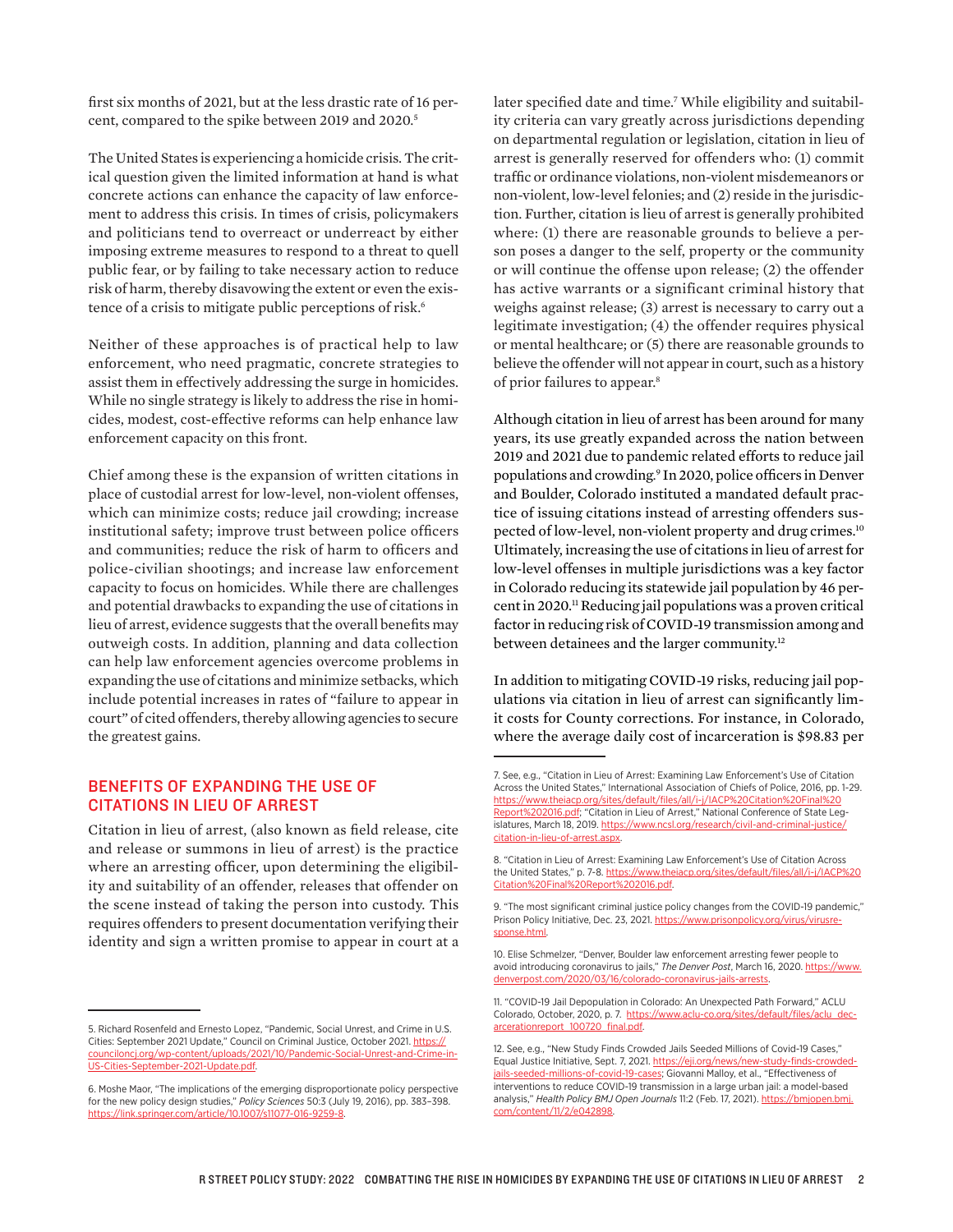person, the State stands to save \$210 million in taxpayer dollars per year by sustaining its 46 percent reduction in jail populations.13

Moreover, reductions in jail populations obviate the prohibitive cost of having to build new jails. For instance, having reduced its jail population by 40 percent in 2020, Mesa County in Colorado suspended plans to expand its jail because additional bed space was no longer necessary. In support of reducing jail populations through citation and other alternatives to arrest, the Mesa County Sheriff commented, "frankly, I didn't want to build a larger jail in the first place . . . We can keep working together to help people who aren't a threat to others stay out of jail and manage them in the community."14

As a correctional management tool, reducing jail populations through increased use of citation also alleviates safety issues that correlate to jail crowding. Overpopulation undermines safe and effective jail management by increasing the incidence of inmate-on-staff and inmate-on inmate assaults. These issues negatively impacting staff morale leading to high staff turnover.<sup>15</sup> Given severe jail staffing shortages reported across the country, instituting alternatives to arrest and detention to minimize jail crowding is essential to ensuring institutional safety.16

#### Homicide Rates

The COVID-19 pandemic presented law enforcement with unparalleled challenges, forcing rapid adoption of untested criminal justice reforms in many jurisdictions to reduce arrest and incarceration rates with the aim of suppressing the spread of the virus. In addition to the pandemic, law enforcement now faces a second crisis: an unprecedented rise in homicides.

Some of the largest issues that law enforcement faces when addressing violent crime include limited time, workforce and resources. While the public looks to police officers to prevent homicides and apprehend violent offenders, the reality is that the majority of officers' time and attention is dedicated to arresting and processing low-level offenders for non-violent crimes. Of the more than 10.5 million average arrests made by law enforcement every year, 80 percent are for low-level offenses such as drug abuse violations and disorderly conduct.17 By contrast, arrests for violent crime account for only 5 percent of all arrests.18 Indeed, a recent review of open source police data from three metropolitan areas revealed that policer officers spent only 4 percent of their time addressing violent crime.<sup>19</sup>

Expanding the use of citations in lieu of arrest can greatly increase law enforcement efficiency by allowing officers to return to patrol sooner and devote more time to focusing on violent crime. An average arrest (including search, transport to booking facility, evidence collection and completing a case report) can take two hours or longer.<sup>20</sup> By contrast, issuing a citation in lieu of arrest takes an average of 24 minutes to complete, freeing up officers to spend more time on active patrol and monitoring or apprehending violent criminals.<sup>21</sup>

Likewise, the cost of issuing a citation is substantially less than the cost of executing a custodial arrest. Although the exact amount of savings a police department can accrue from using citations in lieu of arrest depends on existing arrest procedures and the kind of citation program implemented, studies consistently show that citation programs reduce costs and improve efficiency for police departments.<sup>22</sup> Furthermore, while data is still lacking on the total cost savings accrued by jurisdictions that expanded the use of citations in response to the pandemic, preliminary findings are encouraging. For instance, expanded use of citations in Bexar County, Texas between July 1, 2019 and June 31, 2021 avoided 4,399 arrests and bookings, resulting in cost savings of 3.32

14. Ibid., p. 9.

<sup>13.</sup> ACLU Colorado, p.9. [https://www.aclu-co.org/sites/default/files/aclu\\_decarcera](https://www.aclu-co.org/sites/default/files/aclu_decarcerationreport_100720_final.pdf)[tionreport\\_100720\\_final.pdf](https://www.aclu-co.org/sites/default/files/aclu_decarcerationreport_100720_final.pdf).

<sup>15. &</sup>quot;Jail Overcrowding in Boulder County: A Comprehensive Assessment and Recommendations for Change," Justice System Partners, October, 2016. [https://assets.boul](https://assets.bouldercounty.org/wp-content/uploads/2017/05/JSPBoulderReport2016.pdf)[dercounty.org/wp-content/uploads/2017/05/JSPBoulderReport2016.pdf.](https://assets.bouldercounty.org/wp-content/uploads/2017/05/JSPBoulderReport2016.pdf)

<sup>16.</sup> See, e.g., Danielle Kaeding, "Jails and prisons have always struggled to find and keep workers. COVID-19 and a nationwide labor shortage made it worse. A shortage of workers is burning out corrections officers and affecting inmates," Wisconsin Public Radio, Dec. 21, 2021. [https://www.wpr.org/jails-and-prisons-have-always](https://www.wpr.org/jails-and-prisons-have-always-struggled-find-and-keep-workers-covid-19-and-nationwide-labor-shortage)[struggled-find-and-keep-workers-covid-19-and-nationwide-labor-shortage](https://www.wpr.org/jails-and-prisons-have-always-struggled-find-and-keep-workers-covid-19-and-nationwide-labor-shortage); Jonathan Limehouse and Michael Gordon, "Cut Inmates at Mecklenburg jail by hundreds, NC safety report suggests," *The Charlotte Observer*, Jan. 4, 2022. [https://www.charlot](https://www.charlotteobserver.com/news/local/article257022282.html)[teobserver.com/news/local/article257022282.html;](https://www.charlotteobserver.com/news/local/article257022282.html) Daniel J. Chacón, "As COVID-19 cases among inmates increase, county jails face staffing 'crisis'," *Sante Fe New Mexican*, Sept. 29, 2021. [https://www.santafenewmexican.com/news/local\\_news/as-covid-](https://www.santafenewmexican.com/news/local_news/as-covid-19-cases-among-inmates-increase-county-jails-face-staffing-crisis/article_eedfbd24-213b-11ec-9a27-0f08b46c5d91.html)[19-cases-among-inmates-increase-county-jails-face-staffing-crisis/article\\_eedfbd24-](https://www.santafenewmexican.com/news/local_news/as-covid-19-cases-among-inmates-increase-county-jails-face-staffing-crisis/article_eedfbd24-213b-11ec-9a27-0f08b46c5d91.html) [213b-11ec-9a27-0f08b46c5d91.html;](https://www.santafenewmexican.com/news/local_news/as-covid-19-cases-among-inmates-increase-county-jails-face-staffing-crisis/article_eedfbd24-213b-11ec-9a27-0f08b46c5d91.html) Ken Kalthoff, "Dallas County Jail Detention Officers Protest Pandemic Staff Shortage," NBCDFW, Sept. 28, 2021. [https://www.](https://www.nbcdfw.com/news/local/dallas-county-jail-detention-officers-protest-pandemic-staff-shortage/2753719) [nbcdfw.com/news/local/dallas-county-jail-detention-officers-protest-pandemic](https://www.nbcdfw.com/news/local/dallas-county-jail-detention-officers-protest-pandemic-staff-shortage/2753719)[staff-shortage/2753719](https://www.nbcdfw.com/news/local/dallas-county-jail-detention-officers-protest-pandemic-staff-shortage/2753719).

<sup>17.</sup> Rebecca Neusteter and Megan O'Toole, "Every Three Seconds: Unlocking Police Data on Arrests," Vera Institute of Justice, January 2019. https://www.vera.org/ publications/arrest-trends-every-three-seconds-landing/arrest-trends-every-threeseconds/findings#drivers-of-arrests.

<sup>18.</sup> Ibid.

<sup>19.</sup> Jeff Asher and Ben Horwitz, "How Do the Police Actually Spend Their Time?" *New York Times*, June 19, 2020. [https://www.nytimes.com/2020/06/19/upshot/unrest](https://www.nytimes.com/2020/06/19/upshot/unrest-police-time-violent-crime.html)[police-time-violent-crime.html](https://www.nytimes.com/2020/06/19/upshot/unrest-police-time-violent-crime.html).

<sup>20. &</sup>quot;The Impacts of Arrest: Lessons Learned from Research," International Association of Chiefs of Police, last accessed Jan. 29, 2022. [https://www.theiacp.org/sites/](https://www.theiacp.org/sites/default/files/Research%20Center/Impacts%20of%20Arrest%20(infographic).pdf) [default/files/Research%20Center/Impacts%20of%20Arrest%20\(infographic\).pdf.](https://www.theiacp.org/sites/default/files/Research%20Center/Impacts%20of%20Arrest%20(infographic).pdf)

<sup>21. &</sup>quot;Citation in Lieu of Arrest: Examining Law Enforcement's Use of Citation Across the United States," p. 9. [https://www.theiacp.org/sites/default/files/all/c/Citation%20](https://www.theiacp.org/sites/default/files/all/c/Citation%20in%20Lieu%20of%20Arrest%20Literature%20Review.pdf) [in%20Lieu%20of%20Arrest%20Literature%20Review.pdf.](https://www.theiacp.org/sites/default/files/all/c/Citation%20in%20Lieu%20of%20Arrest%20Literature%20Review.pdf)

<sup>22.</sup> Ibid., p. 13.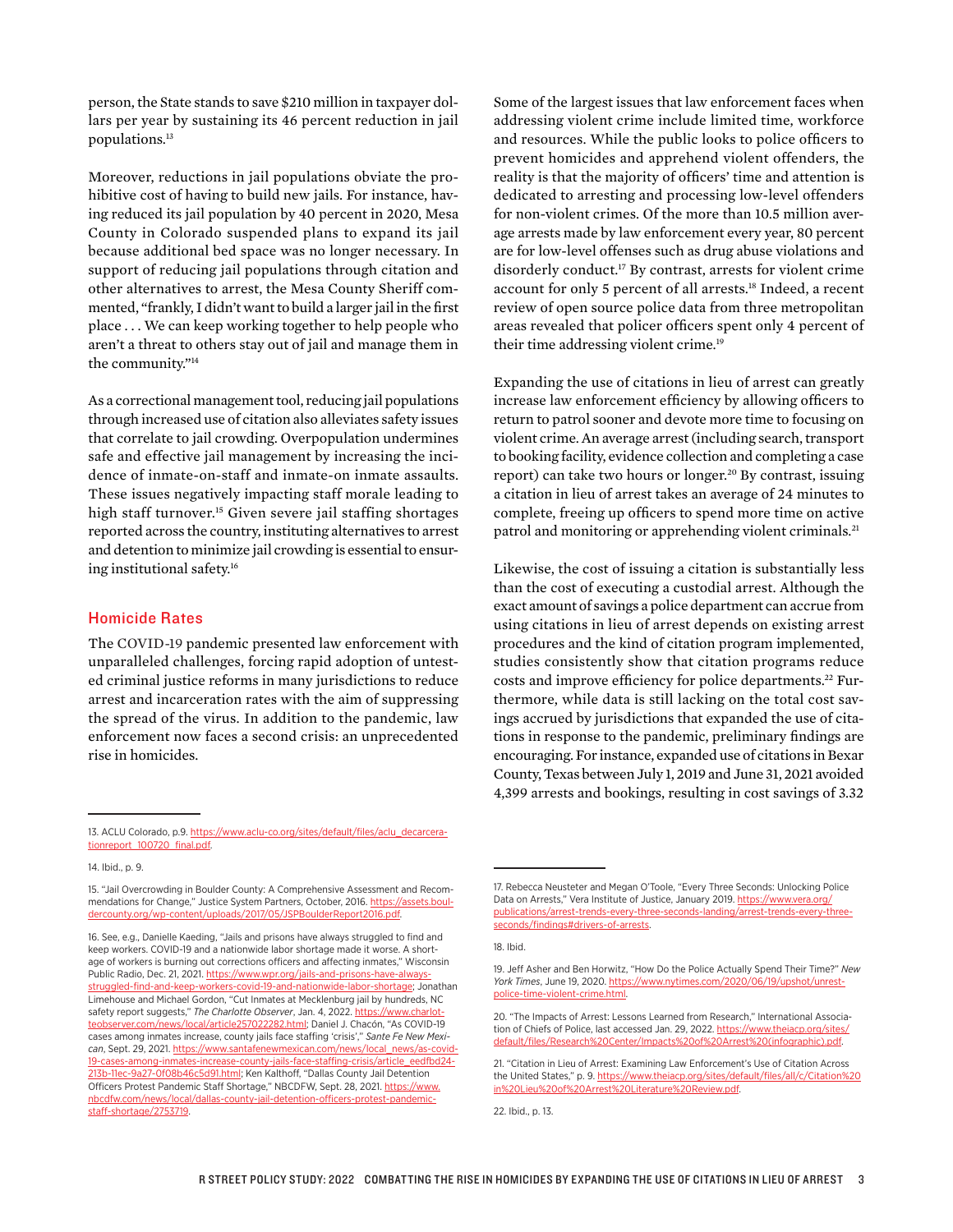million dollars.23 Over the course of one year, the program also saved police departments 4,239 officer hours that otherwise would have been directed at arresting and booking low-risk, non-violent offenders.<sup>24</sup>

Dwindling tax revenues, record unemployment and rising health costs constitute a harsh reality for U.S. state and local governments, which are experiencing severe budget shortfalls due to the ongoing pandemic.<sup>25</sup> Simultaneously, law enforcement cannot begin to address the spike in homicides when lacking adequate resources. Faced with this double bind, expanding the use of citations in lieu of arrest is a practical, cost-conscious means for law enforcement to allocate greater money, workforce and time to homicide prevention and apprehension of violent offenders, rather than concentrating on low-level offenders who present minimal risk to the public.

Further, research indicates that violent crime is largely concentrated in a small number of circumscribed neighborhood "hot spots" and committed by a relatively small group of offenders (about 5 percent of criminal offenders in a city commit about 50 percent of violent crimes).26 It follows that concentrating police resources on identifying and targeting violent offenders in identified hotspot areas of violence is more likely to reduce homicide rates than diluting resources concentrating time, money and workforce on arresting high numbers of low-level offenders.

Although the increase in homicides during the pandemic occurred concurrently with increased use of citations and reduced arrests in some jurisdictions, research indicates that reductions in arrests for low-level offenses bore no causal relationship to the spike in homicides and did not increase overall crime.<sup>27</sup> Rather, cities that reduced arrests for low-level offenses during the pandemic experienced

overall declines in non-violent crime.<sup>28</sup> While a large majority of Americans believe violent crime is a "major issue" and increasing, most also support using citations instead of arrest for nonviolent crimes.<sup>29</sup> In line with the concerns of the American public, law enforcement should prioritize the allocation of resources to address violent crime as its primary public safety issue.

# Officer Injury Rates

.

Jurisdictions that reduce arrests for low-level offenses through expanded use of citations realize additional benefits. From the standpoint of protecting the safety of law enforcement officers, reducing arrests for low-level offenses can significantly reduce risk of harm. More officers are injured or killed during arrests than during any other police activity.30 Studies show a strong relationship between the level of force used by an officer and the chance of officer injury, with increased levels of officer force corresponding with a higher probability of officer injury.31 Because citations are briefer in time and scope, involve less use of force and are less confrontational than custodial arrest, they present a reduced risk of injury to both officers and suspects.32

Indeed, evidence also links reductions in arrests for low-level offenses with reductions in the number of police shootings. Between 2013 and 2019, Milwaukee, Philadelphia and Newark, New Jersey cut low-level arrests by 50 percent or more.33 Over the course of that period, they also saw a reduction in police shootings by 57 percent on average.<sup>34</sup> In contrast, cities that made more low-level arrests, such as Jacksonville, Florida and Louisville, Kentucky, saw an increase in police shootings.35

<sup>23.</sup> See, e.g., "Cite and Release 2021 Data Dashboard," Bexar County, Texas District Attorney, last accessed Jan. 29, 2022. [https://www.bexar.org/3322/Cite-Release;](https://www.bexar.org/3322/Cite-Release) Marvin Hurst, "DA's Cite and Release program yields savings, seeks expansion," CBS KENS-5 News, July 28, 2020. [https://www.kens5.com/article/news/local/law](https://www.kens5.com/article/news/local/law-enforcement/das-cite-and-release-program-yields-savings-seeks-expansion/273-39005734-cc1f-447c-8d0b-f26570d90ab3)[enforcement/das-cite-and-release-program-yields-savings-seeks-expansion/273-](https://www.kens5.com/article/news/local/law-enforcement/das-cite-and-release-program-yields-savings-seeks-expansion/273-39005734-cc1f-447c-8d0b-f26570d90ab3) [39005734-cc1f-447c-8d0b-f26570d90ab3](https://www.kens5.com/article/news/local/law-enforcement/das-cite-and-release-program-yields-savings-seeks-expansion/273-39005734-cc1f-447c-8d0b-f26570d90ab3).

<sup>24.</sup> Justin Martinez, "Texas Criminal Justice Coalition 2021 Fact Sheet: A Common-Sense Approach to Expanding Cite and Release," Texas Criminal Justice Coalition, last accessed Jan. 29, 2022. [https://texascje.org/system/files?file=publications/TCJC%20](https://texascje.org/system/files?file=publications/TCJC%20Fact%20Sheet%20HB%201388%20%28Cite%20and%20Release%29_2.pdf) [Fact%20Sheet%20HB%201388%20%28Cite%20and%20Release%29\\_2.pdf.](https://texascje.org/system/files?file=publications/TCJC%20Fact%20Sheet%20HB%201388%20%28Cite%20and%20Release%29_2.pdf)

<sup>25.</sup> Anshu Siripurapu and Jonathan Masters, "How COVID-19 is Harming State and City Budgets," Council on Foreign Relations, March 19, 2021. [https://www.cfr.org/](https://www.cfr.org/backgrounder/how-covid-19-harming-state-and-city-budgets) [backgrounder/how-covid-19-harming-state-and-city-budgets.](https://www.cfr.org/backgrounder/how-covid-19-harming-state-and-city-budgets)

<sup>26.</sup> John M. MacDonald and Thomas Hogan, "Concentrating on Crime: An outsize share of lawbreaking occurs at certain places and times—and is perpetrated by a small group of people," City Journal, Sept. 21, 2021. [https://www.city-journal.org/](https://www.city-journal.org/three-facts-about-crime) [three-facts-about-crime.](https://www.city-journal.org/three-facts-about-crime)

<sup>27.</sup> See, e.g., Samuel Sinyangwe, "Cities That Reduced Arrests For Minor Offenses Also Saw Fewer Police Shootings And crime in those cities wasn't worse," FiveThirtyEight, July 26, 2021. [https://fivethirtyeight.com/features/police-arresting-fewer](https://fivethirtyeight.com/features/police-arresting-fewer-people-for-minor-offenses-can-help-reduce-police-shootings)[people-for-minor-offenses-can-help-reduce-police-shootings;](https://fivethirtyeight.com/features/police-arresting-fewer-people-for-minor-offenses-can-help-reduce-police-shootings) Sungwoo Cho, et al., "Do Police Make Too Many Arrests? The Effect of Enforcement Pullbacks on Crime," IZA Institute of Labor Economics Paper No. 14907, December 2021. [https://docs.iza.](https://docs.iza.org/dp14907.pdf) [org/dp14907.pdf.](https://docs.iza.org/dp14907.pdf)

<sup>28.</sup> Ibid.; David S. Abrams, "Crime in the Time of COVID," Econofact, March 30, 2021. <https://econofact.org/crime-in-the-time-of-covid>.

<sup>29.</sup> See, e.g., "July 2021 National Tracking Poll," Politico, last accessed Jan. 29, 2022. [https://assets.morningconsult.com/wp-uploads/2021/07/14051637/2107045\\_cross](https://assets.morningconsult.com/wp-uploads/2021/07/14051637/2107045_crosstabs_POLITICO_RVs_v1_LM.pdf)[tabs\\_POLITICO\\_RVs\\_v1\\_LM.pdf](https://assets.morningconsult.com/wp-uploads/2021/07/14051637/2107045_crosstabs_POLITICO_RVs_v1_LM.pdf); "Americans Favor Expanded Pretrial Release, Limited Use of Jail. National Poll Finds Strong Support For Alternatives To Detention," The Pew Trusts, Nov. 21, 2018. https://www.pewtrusts.org/en/research-and-analysis, [issue-briefs/2018/11/americans-favor-expanded-pretrial-release-limited-use-of-jail.](https://www.pewtrusts.org/en/research-and-analysis/issue-briefs/2018/11/americans-favor-expanded-pretrial-release-limited-use-of-jail)

<sup>30.</sup> See, e.g., "Principles of Good Policing: Avoiding Violence Between Police and Citizens," U.S. Department of Justice, September 2003. [https://www.hsdl.](https://www.hsdl.org/?abstract&did=455913) [org/?abstract&did=455913](https://www.hsdl.org/?abstract&did=455913); Rachel A. Harmon, "Why Arrest?" *Michigan Law Review* 115:3 (2016).<https://repository.law.umich.edu/mlr/vol115/iss3/1>.

<sup>31.</sup> Geoffrey P. Alpert and Roger G. Dunham, "The Force Factor: Measuring and Assessing Police Use of Force and Suspect Resistance," U.S. Department of Justice, 1997, p. 52. [https://www.ojp.gov/sites/g/files/xyckuh241/files/archives/](https://www.ojp.gov/sites/g/files/xyckuh241/files/archives/ncjrs/176330-2.pdf) [ncjrs/176330-2.pdf](https://www.ojp.gov/sites/g/files/xyckuh241/files/archives/ncjrs/176330-2.pdf).

<sup>32.</sup> Harmon. [https://repository.law.umich.edu/mlr/vol115/iss3/1.](https://repository.law.umich.edu/mlr/vol115/iss3/1)

<sup>33.</sup> Sinyangwe. [https://fivethirtyeight.com/features/police-arresting-fewer-people](https://fivethirtyeight.com/features/police-arresting-fewer-people-for-minor-offenses-can-help-reduce-police-shootings)[for-minor-offenses-can-help-reduce-police-shootings](https://fivethirtyeight.com/features/police-arresting-fewer-people-for-minor-offenses-can-help-reduce-police-shootings).

<sup>34.</sup> Ibid.

<sup>35.</sup> Ibid.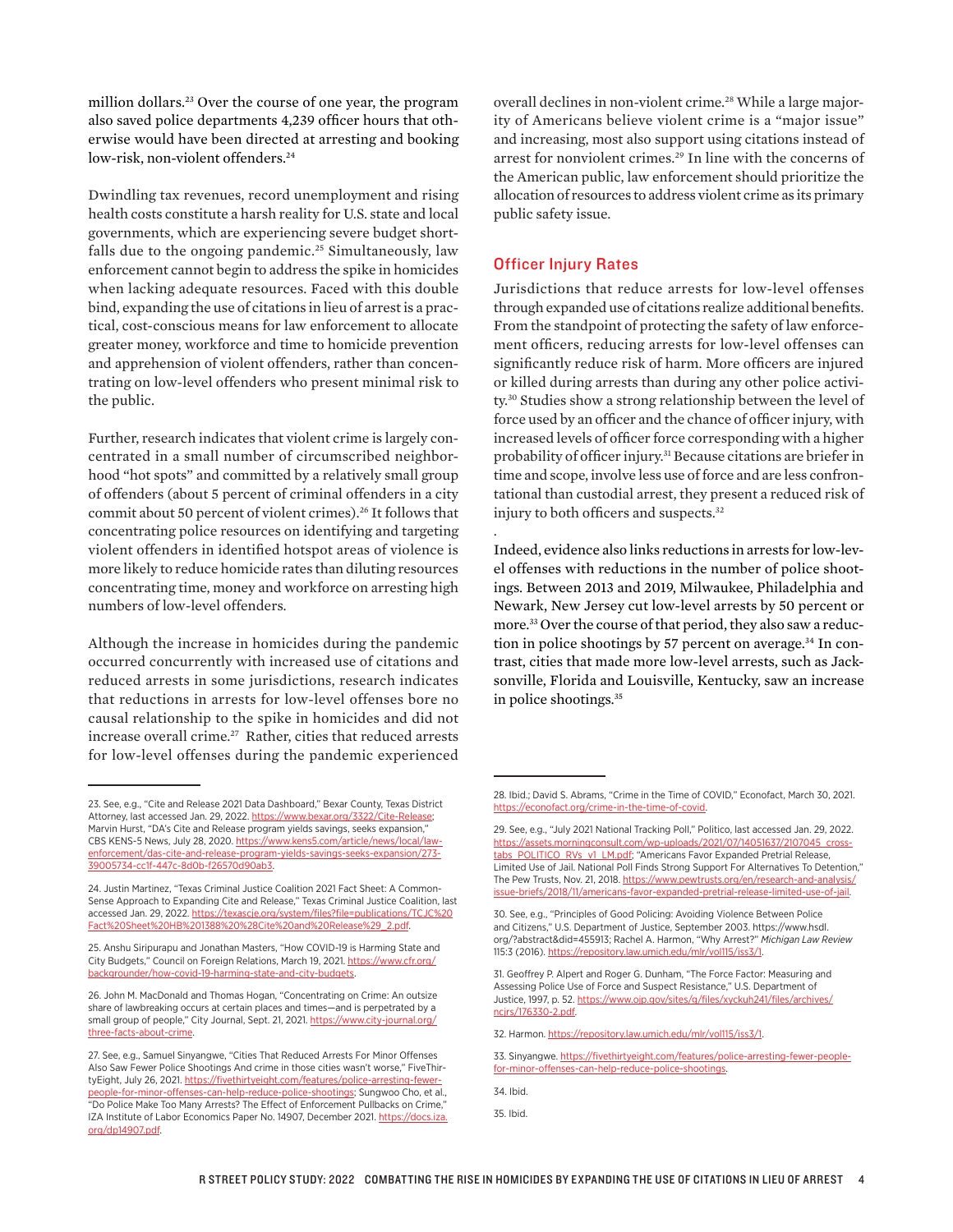#### Community Cooperation

It is commonly understood that police cannot produce public safety results alone, but need the cooperation, participation and trust of communities to permanently reduce crime.<sup>36</sup> To be effective, police must rely on community members to provide vital information on crimes, offenders and ongoing criminal and social problems. Policy also need communities to work with law enforcement to devise solutions to crime and disorder.37 Reducing low-level arrests is one of the elements that strengthens the relationship between law enforcement officers and the communities they serve.

The perception that police use unnecessary levels of force, or make unnecessary arrests, fuels community distrust.<sup>38</sup> Reducing arrests for low-level offenses through expanded use of citations has the potential to build community trust and improve community relations by minimizing the use of force in police encounters with the community that negatively impact both individual and community perceptions of police legitimacy.39 This shift could be mutually beneficial in a time of rising homicide rates and shootings, as it fosters trust with high-risk communities and improves perceptions of police legitimacy, which in turn enables essential antiviolence initiatives. Lack of trust between the community and law enforcement makes it difficult—if not impossible for officers to solve violent crimes because the investigative process relies heavily on community members' knowledge of events in their own neighborhoods and on their willingness to identify perpetrators.<sup>40</sup>

Reducing low-level arrests can substantially improve antiviolence strategies by easing community-police tensions and facilitating police-community communications, providing police with access to the basic information they need to carry out tailored crime-prevention and problem-solving strategies to address violent crime.<sup>41</sup> For these reasons, among others, the President's Task Force on 21st Century Policing expressly recommends that law enforcement give preference

37. Ibid., p.6.

to citations in lieu of arrest for low-level offenses as an effective "least harm" resolution that promotes crime reduction while increasing public trust.<sup>42</sup>

#### Recidivism Rates

Finally, as part of an overall crime reduction strategy, use of citations for low-level offenses shows promise in preserving and promoting pro-social behaviors. Encouraging positive community relationships among low-level offenders actively reduces the likelihood of re-arrest and recidivism. Citations allow low-level offenders, who do not pose a flight or public safety risk, to maintain stable housing, continue working, attend school, and care for their families and other obligations without disruption. These are all pro-social behaviors, which are protective factors known to encourage desistance from crime and lessen rates of recidivism.<sup>43</sup>

Research indicates that unnecessary arrests and removal of people from communities contributes to crime and social disorder by disrupting the familial ties and social stability that act as deterrents to crime.<sup>44</sup> For low-level, low-risk offenders in particular, pre-trial detention of only two days is associated with an increased likelihood of re-arrest; the longer the period of detention, the greater the likelihood of re-arrest upon release.<sup>45</sup> In effect, while arrest and detention of low-level offenders may reduce re-offending in the short-term through physical incapacitation, this may come at a steep cost of driving up levels of re-arrest and re-offending over the long term.

As evidenced by the above, expanding the use of citations in lieu of arrest for low-level offenses has proven highly successful in reducing viral spread without driving up homicide rates or overall crime, while at the same time cutting costs, improving correctional and police officer safety and enhancing law enforcement capacity to address violent crime. Consistent with the recommendation of the President's Task Force on 21st Century Policing (as well as the recommendations of International Association of Chiefs

<sup>36.</sup> See, e.g., Community Oriented Policing Services, "Law Enforcement Best Practices: Lessons Learned from the Field," U.S. Department of Justice, (2019), p. 6. [https://cops.usdoj.gov/RIC/Publications/cops-w0875-pub.pdf;](https://cops.usdoj.gov/RIC/Publications/cops-w0875-pub.pdf) Community Relations Services Toolkit for Policing, "Importance of Police-Community Relationships and Resources for Further Reading," U.S. Department of Justice, last accessed Jan. 30, 2022, p. 1. [https://www.justice.gov/file/1437336/download.](https://www.justice.gov/file/1437336/download)

<sup>38.</sup> Community Relations Services Toolkit for Policing, p. 1-2. [https://www.justice.gov/](https://www.justice.gov/file/1437336/download) [file/1437336/download.](https://www.justice.gov/file/1437336/download)

<sup>39. &</sup>quot;Citation in Lieu of Arrest: Examining Law Enforcement's Use of Citation Across the United States," p. 18. [https://www.theiacp.org/sites/default/files/all/i-j/IACP%20](https://www.theiacp.org/sites/default/files/all/i-j/IACP%20Citation%20Final%20Report%202016.pdf) [Citation%20Final%20Report%202016.pdf;](https://www.theiacp.org/sites/default/files/all/i-j/IACP%20Citation%20Final%20Report%202016.pdf) "Better Policing Toolkit: Legitimacy Policing in Depth," Rand Corporation, last accessed Jan. 30, 2022. [https://www.rand.org/](https://www.rand.org/pubs/tools/TL261/better-policing-toolkit/all-strategies/legitimacy-policing/in-depth.html) [pubs/tools/TL261/better-policing-toolkit/all-strategies/legitimacy-policing/in-depth.](https://www.rand.org/pubs/tools/TL261/better-policing-toolkit/all-strategies/legitimacy-policing/in-depth.html) [html](https://www.rand.org/pubs/tools/TL261/better-policing-toolkit/all-strategies/legitimacy-policing/in-depth.html).

<sup>40. &</sup>quot;50 State Report on Public Safety, Part 1, Strategy 4, Action Item 2: Advance violent crime reduction efforts by improving trust and cooperation between communities and police," Justice Center: Council for State Governments, July 31, 2018. [https://](https://csgjusticecenter.org/publications/50-state-report-on-public-safety) [csgjusticecenter.org/publications/50-state-report-on-public-safety](https://csgjusticecenter.org/publications/50-state-report-on-public-safety).

<sup>42. &</sup>quot;Final Report of the President's Task Force on 21st Century Policing," U.S. Department of Justice, May 2015, p. 92. [https://cops.usdoj.gov/ric/Publications/cops-p311](https://cops.usdoj.gov/ric/Publications/cops-p311-pub.pdf) [pub.pdf](https://cops.usdoj.gov/ric/Publications/cops-p311-pub.pdf).

<sup>43.</sup> See, e.g., Citation in Lieu of Arrest: Examining Law Enforcement's Use of Citation Across the United States," p. 19. [https://www.theiacp.org/sites/default/files/all/i-j/](https://www.theiacp.org/sites/default/files/all/i-j/IACP%20Citation%20Final%20Report%202016.pdf) [IACP%20Citation%20Final%20Report%202016.pdf](https://www.theiacp.org/sites/default/files/all/i-j/IACP%20Citation%20Final%20Report%202016.pdf); "Introductory Handbook on the Prevention of Recidivism and the Social Reintegration of Offenders," United Nations Office on Drugs and Crime, December 2018. [https://www.unodc.org/documents/jus](https://www.unodc.org/documents/justice-and-prison-reform/18-02303_ebook.pdf)[tice-and-prison-reform/18-02303\\_ebook.pdf;](https://www.unodc.org/documents/justice-and-prison-reform/18-02303_ebook.pdf) "Policy Reforms Can Strengthen Community Supervision," Pew Charitable Trusts, April 23, 2020. [https://www.pewtrusts.](https://www.pewtrusts.org/en/research-and-analysis/reports/2020/04/policy-reforms-can-strengthen-community-supervision) [org/en/research-and-analysis/reports/2020/04/policy-reforms-can-strengthen](https://www.pewtrusts.org/en/research-and-analysis/reports/2020/04/policy-reforms-can-strengthen-community-supervision)[community-supervision](https://www.pewtrusts.org/en/research-and-analysis/reports/2020/04/policy-reforms-can-strengthen-community-supervision).

<sup>44.</sup> Cecelia Klingele et al., "Reimagining Criminal Justice," *Wisconsin Law Review* 953:973 (2010), pp. 101-46. [https://papers.ssrn.com/sol3/papers.cfm?abstract\\_](https://papers.ssrn.com/sol3/papers.cfm?abstract_id=1689607) [id=1689607](https://papers.ssrn.com/sol3/papers.cfm?abstract_id=1689607)

<sup>45.</sup> Leon Digard and Elizabeth Swavola, "Justice Denied: The Harmful and Lasting Effects of Pretrial Detention," Vera Institute of Justice, April 2019, p. 6. [https://www.](https://www.vera.org/downloads/publications/Justice-Denied-Evidence-Brief.pdf) [vera.org/downloads/publications/Justice-Denied-Evidence-Brief.pdf](https://www.vera.org/downloads/publications/Justice-Denied-Evidence-Brief.pdf).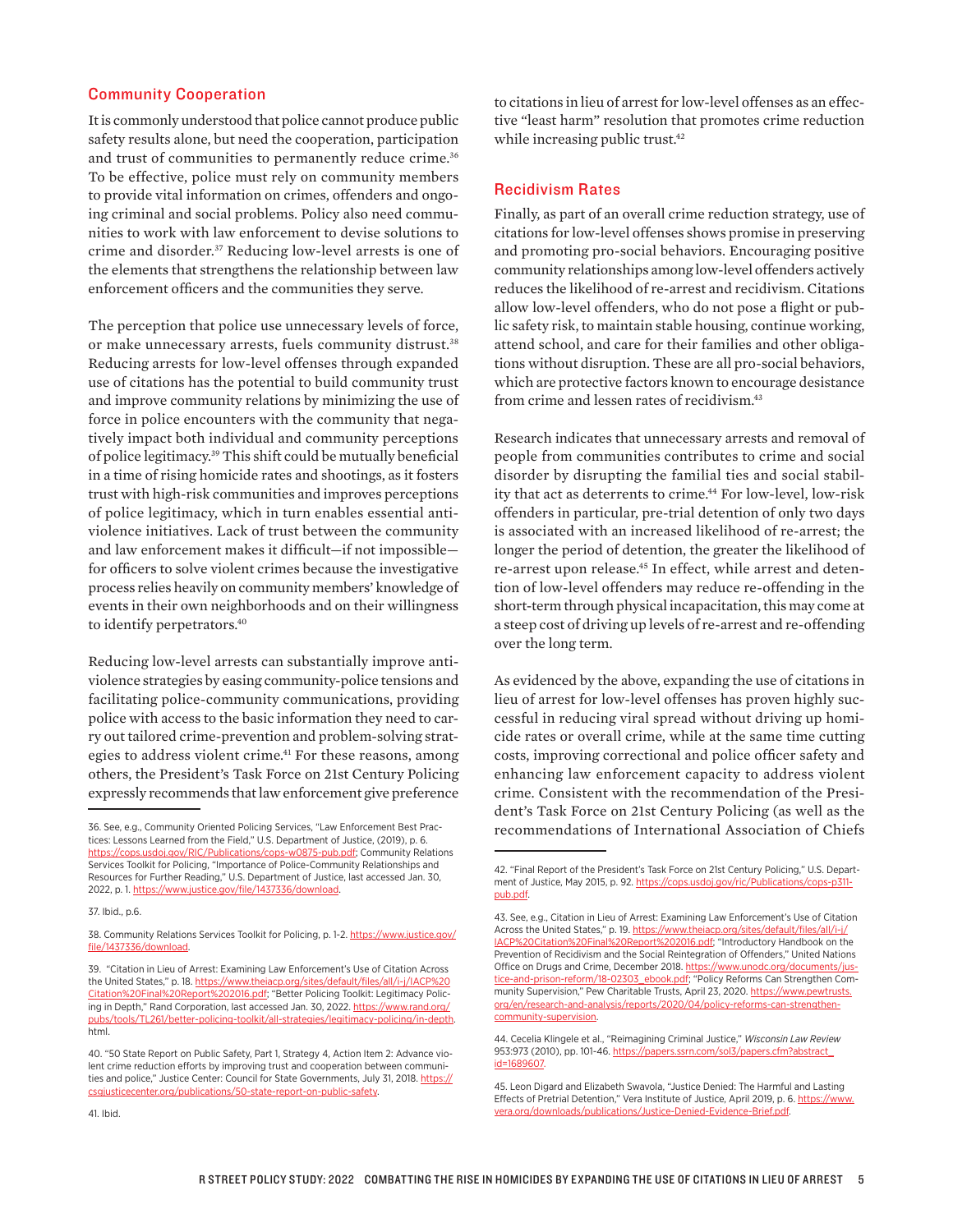of Police, the Association of Prosecuting Attorneys, the National Association of Pretrial Services Agencies and the American Bar Association), policy makers and law enforcement should work together to expand the use of citations for low-level offenses as a cost-effective means to address the twin crises of the pandemic and rising homicide.<sup>46</sup> Yet, law enforcement agencies and criminal justice stakeholders must be aware of challenges and potential pitfalls that can accompany expanded use of citations in lieu of arrest, and take steps to address these proactively to maximize the benefits of citation.

# CHALLENGES FOR LAW ENFORCEMENT IN EXPANDING THE USE OF CITATIONS IN LIEU OF ARREST

Although citations in lieu of arrest exist in some form in every state, data collection and analyses regarding their impact and the specifics of their use among the nation's 18,000 law enforcement agencies is extremely limited.47 The report and literature review published by the International Association of Chiefs of Police (IACP) in 2016 on citations in lieu of arrest remains the most comprehensive analyses conducted on the subject to date.<sup>48</sup>

While the IACP generally endorses the benefits of using citations more expansively to reduce low-level arrests, it also identifies potential problems in expanding the use of citations. The most concerning potential issue for law enforcement officers is the risk of increased rates of failure to appear in court with offenders who are cited and released.<sup>49</sup>

#### Failure to Appear

Empirical documentation on failure to appear rates for persons cited and released is relatively scarce, and offers widely varying findings, which span all categories including no increase in failure to appear, some increase in failure to appear and substantial increase in failure to appear compared to offenders who are arrested.<sup>50</sup> Based on this, even assuming that citation and release consistently produce higher rates of failure to appear than arrest, evidence nevertheless indicates that simple, cost-effective measures can greatly reduce rates of failure to appear.

Research shows that the primary reasons low-level offenders fail to appear include forgetfulness, employment obligations, childcare or similar logistical issues.<sup>51</sup> In addition, low-level offenders cited for petty offenses are often unaware of the consequences of not appearing in court and do not realize that failure to appear will result in an arrest warrant.<sup>52</sup> To counteract the problem of human error, an automated notification systems that reminds offenders by text, phone call or in writing of their upcoming court dates and of the penalty for failure to appear prove highly effective at increasing appearance rates.<sup>53</sup> Likewise, redesigning citations and summonses so that they clearly prioritize and set forth the date, time and location for the court and the penalty for failure to appear can dramatically reduce failures to appear.54 A study in 2016 demonstrated that New York City improved rates of court appearance by 21 percent with text message reminders and by 13 percent by redesigning and clarifying citation forms, leading to 30,000 fewer arrest warrants over the course of three years.<sup>55</sup>

Presumably, an increase in rates of failure to appear attributed to expanding the use of citations in lieu of arrest could be mitigated by implementing a system to remind offenders

52. Ibid., pp. 9-10.

<sup>46.</sup> See. e.g., "Final Report of the President's Task Force on 21st Century Policing," p. 92. [https://cops.usdoj.gov/ric/Publications/cops-p311-pub.pdf;](https://cops.usdoj.gov/ric/Publications/cops-p311-pub.pdf) "Partnerships in Pretrial Justice: A Law Enforcement Leader's Guide to Understanding and Engaging in Meaningful Front-End Justice System Change," International Association of Chiefs of Police, August 2018. [https://www.theiacp.org/sites/default/files/2018-08/IACP\\_Parn](https://www.theiacp.org/sites/default/files/2018-08/IACP_ParnersinPretrialJustice_Final.pdf)[ersinPretrialJustice\\_Final.pdf](https://www.theiacp.org/sites/default/files/2018-08/IACP_ParnersinPretrialJustice_Final.pdf); "Proposed Public Health And Public Safety Pathways for Criminal Justice System Response to Covid-19," Association of Prosecuting Attorneys et al., May 2020. https://www.hivlawandpolicy.org/sites/default/files/C [Pub%20Health%20Pathways%20May%202020\\_0.pdf](https://www.hivlawandpolicy.org/sites/default/files/CJS%20Pub%20Health%20Pathways%20May%202020_0.pdf); "Standards of Pretrial Release Revised 2020," National Association of Pretrial Services Agencies, last accessed Jan. 30, 2022. [https://cdpsdocs.state.co.us/ccjj/committees/PRTF/Handout/2020\\_NAP-](https://cdpsdocs.state.co.us/ccjj/committees/PRTF/Handout/2020_NAPSA_StandardsOnPretrialRelease.pdf)[SA\\_StandardsOnPretrialRelease.pdf;](https://cdpsdocs.state.co.us/ccjj/committees/PRTF/Handout/2020_NAPSA_StandardsOnPretrialRelease.pdf) "Standards On Pretrial Release, Standard 10-1.3, Use of Citations and Summonses," American Bar Association, last accessed Jan. 30, 2022. https://www.americanbar.org/groups/criminal\_justice/publications/crimi justice\_section\_archive/crimjust\_standards\_pretrialrelease\_blk/#10-1.3; "Expanded Pretrial Release," American Bar Association, Feb.22, 2021. [https://www.americanbar.](https://www.americanbar.org/groups/legal_aid_indigent_defense/resources/covid-19-resources/expanded-pretrail-release) [org/groups/legal\\_aid\\_indigent\\_defense/resources/covid-19-resources/expanded](https://www.americanbar.org/groups/legal_aid_indigent_defense/resources/covid-19-resources/expanded-pretrail-release)[pretrail-release.](https://www.americanbar.org/groups/legal_aid_indigent_defense/resources/covid-19-resources/expanded-pretrail-release)

<sup>47. &</sup>quot;Citation in Lieu of Arrest: Examining Law Enforcement's Use of Citation Across the United States: Literature Review," p. 4. [https://www.theiacp.org/sites/default/](https://www.theiacp.org/sites/default/files/all/c/Citation%20in%20Lieu%20of%20Arrest%20Literature%20Review.pdf) [files/all/c/Citation%20in%20Lieu%20of%20Arrest%20Literature%20Review.pdf.](https://www.theiacp.org/sites/default/files/all/c/Citation%20in%20Lieu%20of%20Arrest%20Literature%20Review.pdf)

<sup>48. &</sup>quot;Citation in Lieu of Arrest: Examining Law Enforcement's Use of Citation Across the United States." [https://www.theiacp.org/sites/default/files/all/i-j/IACP%20Cita](https://www.theiacp.org/sites/default/files/all/i-j/IACP%20Citation%20Final%20Report%202016.pdf)[tion%20Final%20Report%202016.pdf;](https://www.theiacp.org/sites/default/files/all/i-j/IACP%20Citation%20Final%20Report%202016.pdf)

<sup>49.&</sup>quot;Citation in Lieu of Arrest: Examining Law Enforcement's Use of Citation Across the United States," pp. 20-2. [https://www.theiacp.org/sites/default/files/all/i-j/](https://www.theiacp.org/sites/default/files/all/i-j/IACP%20Citation%20Final%20Report%202016.pdf) [IACP%20Citation%20Final%20Report%202016.pdf.](https://www.theiacp.org/sites/default/files/all/i-j/IACP%20Citation%20Final%20Report%202016.pdf)

<sup>50.</sup> Ibid., pp. 20-21; Warren Davis, "Should Georgia Change Its Misdemeanor Arrest Laws To Authorize Issuing More Filed Citations? Can An Alternative to Arrest Process Help Alleviate Georgia's Jail Overcrowding and Reduce the Time Arresting Officers Expend on Processing Misdemeanor Nontraffic Offenses?" 22 Ga. St. U. L. Rev. 313 (Winter 2005). <https://readingroom.law.gsu.edu/gsulr/vol22/iss2/6>.

<sup>51.</sup> Joanna Thomas, "Court Date Notifications," New York Criminal Justice Agency, March 7, 2021, p. 5. https://www.nycja.org/publications/court-date-notifications-2

<sup>53.</sup> See, e.g., Digard and Swavola, p. 8. [https://www.vera.org/downloads/publica](https://www.vera.org/downloads/publications/Justice-Denied-Evidence-Brief.pdf)[tions/Justice-Denied-Evidence-Brief.pdf](https://www.vera.org/downloads/publications/Justice-Denied-Evidence-Brief.pdf); Alissa Fishbane, et al., "Behavioral nudges reduce failure to appear for court," Science 10:1126 (Oct. 8, 2020), pp. 1-17 [https://](https://www.ideas42.org/wp-content/uploads/2020/10/Behavioral-nudges-reduce-failure-to-appear-for-court_Science.full_.pdf) [www.ideas42.org/wp-content/uploads/2020/10/Behavioral-nudges-reduce-failure](https://www.ideas42.org/wp-content/uploads/2020/10/Behavioral-nudges-reduce-failure-to-appear-for-court_Science.full_.pdf)[to-appear-for-court\\_Science.full\\_.pdf;](https://www.ideas42.org/wp-content/uploads/2020/10/Behavioral-nudges-reduce-failure-to-appear-for-court_Science.full_.pdf) Brian Bornstein, et al., "Reducing Courts' Failure-to-Appear Rate by Written Reminders" *Psychology, Public Policy, and Law* 19:1 (2013), pp. 70-80. [https://digitalcommons.unl.edu/cgi/viewcontent.cgi?article=1601](https://digitalcommons.unl.edu/cgi/viewcontent.cgi?article=1601&context=psychfacpub) **[&context=psychfacpub](https://digitalcommons.unl.edu/cgi/viewcontent.cgi?article=1601&context=psychfacpub)**; "Research on Court Date Reminder Phone Calls," New York City Criminal Justice Agency, Nov. 4, 2020. [https://www.nycja.org/justice-in-practice/](https://www.nycja.org/justice-in-practice/research-on-court-date-reminder-phone-calls) [research-on-court-date-reminder-phone-calls](https://www.nycja.org/justice-in-practice/research-on-court-date-reminder-phone-calls).

<sup>54.</sup> Brice Cook, et al., "Using Behavioral Science to Improve Criminal Justice Outcomes: Preventing Failures to Appear in Court," University of Chicago Crime Lab, January 2018. [https://www.ideas42.org/wp-content/uploads/2018/03/Using-Behav](https://www.ideas42.org/wp-content/uploads/2018/03/Using-Behavioral-Science-to-Improve-Criminal-Justice-Outcomes.pdf)icience-to-Improve-Criminal-Justice-Outcomes.pdf.

<sup>55.</sup> Fishbane, pp.1-2. [https://www.ideas42.org/wp-content/uploads/2020/10/Behav](https://www.ideas42.org/wp-content/uploads/2020/10/Behavioral-nudges-reduce-failure-to-appear-for-court_Science.full_.pdf)[ioral-nudges-reduce-failure-to-appear-for-court\\_Science.full\\_.pdf.](https://www.ideas42.org/wp-content/uploads/2020/10/Behavioral-nudges-reduce-failure-to-appear-for-court_Science.full_.pdf)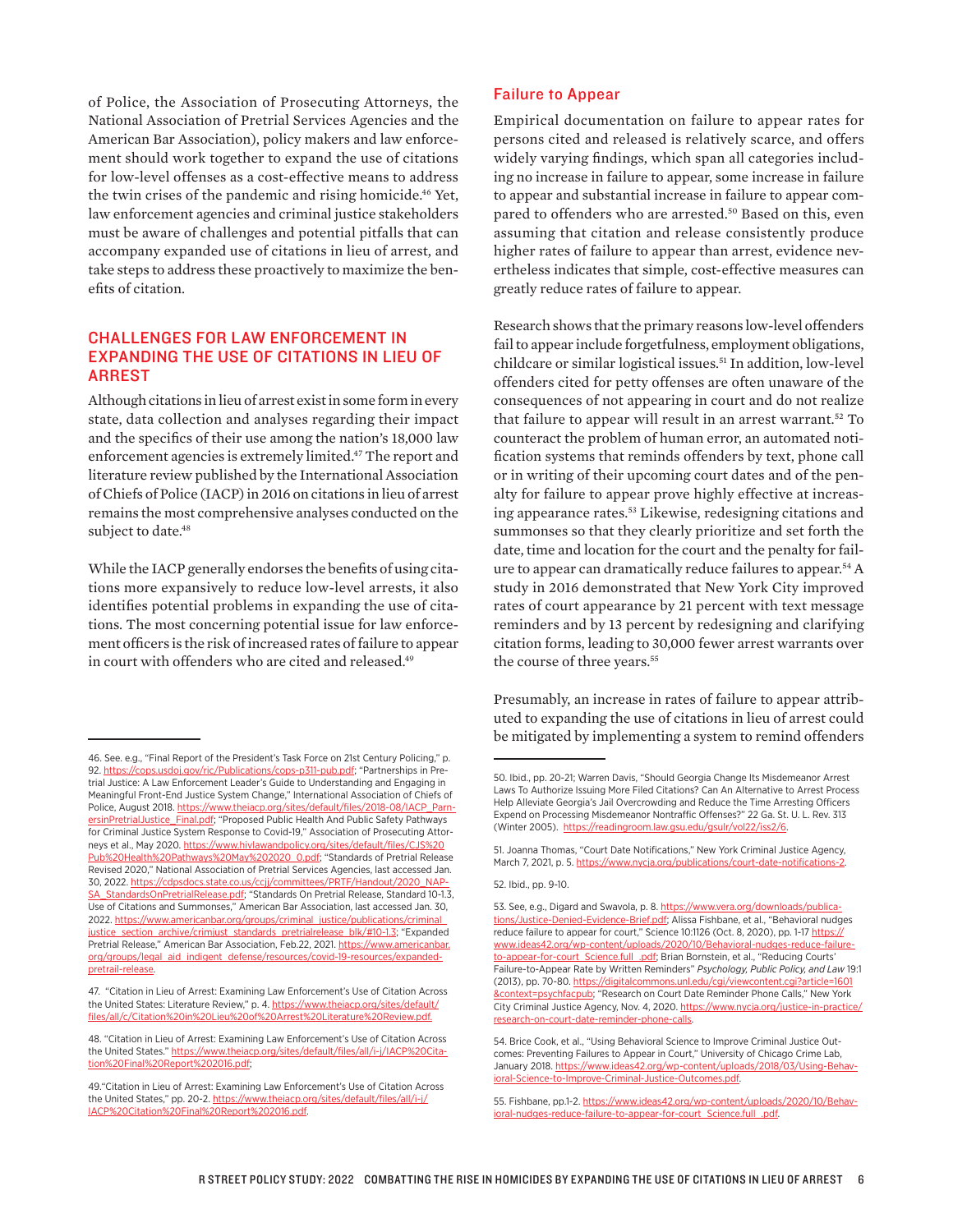of upcoming court dates and redesigning citation forms. However, this remedy presupposes that using citations in lieu of arrest consistently increases rates of failure to appear. Although there is data indicating that increasing the use of citation releases corresponds with increased rates of failure to appear, research examining the unintended, negative effects of using citations in lieu of arrest (including increased rates of failure to appear) remains sparse.<sup>56</sup> While the benefits of using citations are fairly well-documented in jurisdictions that expanded their citation programs, little data or research exists on potential unintended, negative consequences of broadening citation use.

#### Net Widening

Another potential issue is that of "net widening," whereby offenders, who otherwise would have been let off with a warning for minor violations and diverted from further criminal justice involvement, are instead formally inducted into the criminal justice system via citation because of the convenience and expediency of this sanction.<sup>57</sup> Thus, citation in lieu arrest, a reform intended to reduce familial and social disruption and criminal justice involvement for petty offenders, and decrease overall criminal justice costs, could have the opposite effect by increasing the number of people against whom criminal justice proceedings are formally initiated.

In addition, use of citations in lieu of arrest raises issues with respect to uniformity and fairness in how officers exercise judgement and utilize discretion in determining whether to arrest, cite and release, or issue a warning for low-level offenses. Statutes and departmental rules provide varying degrees of guidance on when officers can or must, in the case of mandatory citation provisions, cite and release an offender in lieu of arrest for an offense.<sup>58</sup> However, despite the overall movement by law enforcement towards increased use of citations, there is currently no standardization among citation practices or agreement on what constitutes "best practices."59 As with arrests, this leaves open troubling opportunities for race and class to factor into decision making, and for citations to be used in discriminatory or arbitrary ways.<sup>60</sup> For instance, a recent report by the Lawyer's Committee for Civil

60. Ibid., p. 22.

Rights of the San Francisco Bay Area found poor people of color were disproportionately cited for minor, non-traffic offenses compared to white offenders.<sup>61</sup>

Data collection and analysis regarding when and how police issue citations to people of color and marginalized populations can help to guide police departments in refining their tactics to prevent discriminatory citation practices.<sup>62</sup> To develop a national best practices model for citation policies, the IACP further recommends that research be conducted to determine: (1) if citations result in higher failure to appear rates; (2) how use of citations affects ultimate case outcomes, public safety, criminal justice system costs and jail populations; (3) what information officers need in the field in order to best make citation decisions; (4) how citations affect the collection of complete criminal histories; (5) the potential for officer bias in making citation decisions; (6) whether use of citations leads to net-widening; (7) challenges faced by agencies in developing and implementing citation policies and the impact of officer perceptions; (8) how victims and the public perceive citations; (9) whether agencies consider citation issuance as part of officer performance evaluations; and (10) how citation data collection can be improved and standardized to aid research and analysis.<sup>63</sup>

One recent project directly attempts to address issues of net widening. In 2020, the collaborative "Citation Project" was launched in North Carolina.<sup>64</sup> The project seeks to improve policing practices through implementation and rigorous evaluation of citation in lieu of arrest programs across North Carolina, with the ultimate goal of developing a model citation in lieu of arrest policy. Researchers implemented the model policy in four police department pilot sites, conducting an empirical evaluation to assess the model policy's impact on criminal justice metrics, including safety, equity and efficiency.<sup>65</sup> While research is still ongoing, preliminary results are promising with respect to police patrol hours saved using citation versus arrest. On average, officers were out of service and off patrol 171.32 minutes to conduct a war

<sup>56.</sup> Center for Police Research and Policy, "Deconstructing the Power to Arrest: Lessons Learned From Research," International Chiefs of Police Association, March 15, 2018, pp.72, 92-93. [https://www.theiacp.org/sites/default/files/2018-08/CPRP\\_](https://www.theiacp.org/sites/default/files/2018-08/CPRP_Deconstructing%20the%20Power%20to%20Arrest_FINAL.PDF) [Deconstructing%20the%20Power%20to%20Arrest\\_FINAL.PDF](https://www.theiacp.org/sites/default/files/2018-08/CPRP_Deconstructing%20the%20Power%20to%20Arrest_FINAL.PDF).

<sup>57.</sup> Ibid.

<sup>58. &</sup>quot;Citation in Lieu of Arrest: State Laws," National Conference of State Legislatures, last accessed Jan. 30, 2022. [https://www.ncsl.org/research/civil-and-criminal-justice/](https://www.ncsl.org/research/civil-and-criminal-justice/citation-in-lieu-of-arrest.aspx) [citation-in-lieu-of-arrest.aspx](https://www.ncsl.org/research/civil-and-criminal-justice/citation-in-lieu-of-arrest.aspx).

<sup>59. &</sup>quot;Citation in Lieu of Arrest: Examining Law Enforcement's Use of Citation Across the United States," pp. 4-5. [https://www.theiacp.org/sites/default/files/all/i-j/](https://www.theiacp.org/sites/default/files/all/i-j/IACP%20Citation%20Final%20Report%202016.pdf) [IACP%20Citation%20Final%20Report%202016.pdf.](https://www.theiacp.org/sites/default/files/all/i-j/IACP%20Citation%20Final%20Report%202016.pdf)

<sup>61. &</sup>quot;Cited for Being Cited for Being in Plain Sight in Plain Sight: How California Polices Being Black, Brown, and Unhoused in Public," Lawyer's Committee for Civil Rights of the San Francisco Bay Area, September 2020. [https://lccrsf.org/wp-content/](https://lccrsf.org/wp-content/uploads/2020/09/LCCR_CA_Infraction_report_4WEB-1.pdf) [uploads/2020/09/LCCR\\_CA\\_Infraction\\_report\\_4WEB-1.pdf](https://lccrsf.org/wp-content/uploads/2020/09/LCCR_CA_Infraction_report_4WEB-1.pdf).

<sup>62. &</sup>quot;Citation in Lieu of Arrest: Examining Law Enforcement's Use of Citation Across the United States," p. 60. [https://www.theiacp.org/sites/default/files/all/i-j/IACP%20](https://www.theiacp.org/sites/default/files/all/i-j/IACP%20Citation%20Final%20Report%202016.pdf) [Citation%20Final%20Report%202016.pdf.](https://www.theiacp.org/sites/default/files/all/i-j/IACP%20Citation%20Final%20Report%202016.pdf)

<sup>63.</sup> Ibid., pp. 4-5.

<sup>64. &</sup>quot;Cite or Arrest? The School's New Innovation Lab Will Research the Options," University of North Carolina School of Government, last accessed Jan. 30, 2022. [https://](https://www.sog.unc.edu/about/news/cite-or-arrest-school%E2%80%99s-new-innovation-lab-will-research-options-1) [www.sog.unc.edu/about/news/cite-or-arrest-school%E2%80%99s-new-innovation](https://www.sog.unc.edu/about/news/cite-or-arrest-school%E2%80%99s-new-innovation-lab-will-research-options-1)[lab-will-research-options-1](https://www.sog.unc.edu/about/news/cite-or-arrest-school%E2%80%99s-new-innovation-lab-will-research-options-1).

<sup>65. &</sup>quot;The Citation Project: First Report," University of North Carolina School of Government, July 2021. [https://cjil.sog.unc.edu/wp-content/uploads/sites/19452/2021/07/](https://cjil.sog.unc.edu/wp-content/uploads/sites/19452/2021/07/Citation-Project-Report-1-Final.pdf) [Citation-Project-Report-1-Final.pdf](https://cjil.sog.unc.edu/wp-content/uploads/sites/19452/2021/07/Citation-Project-Report-1-Final.pdf).